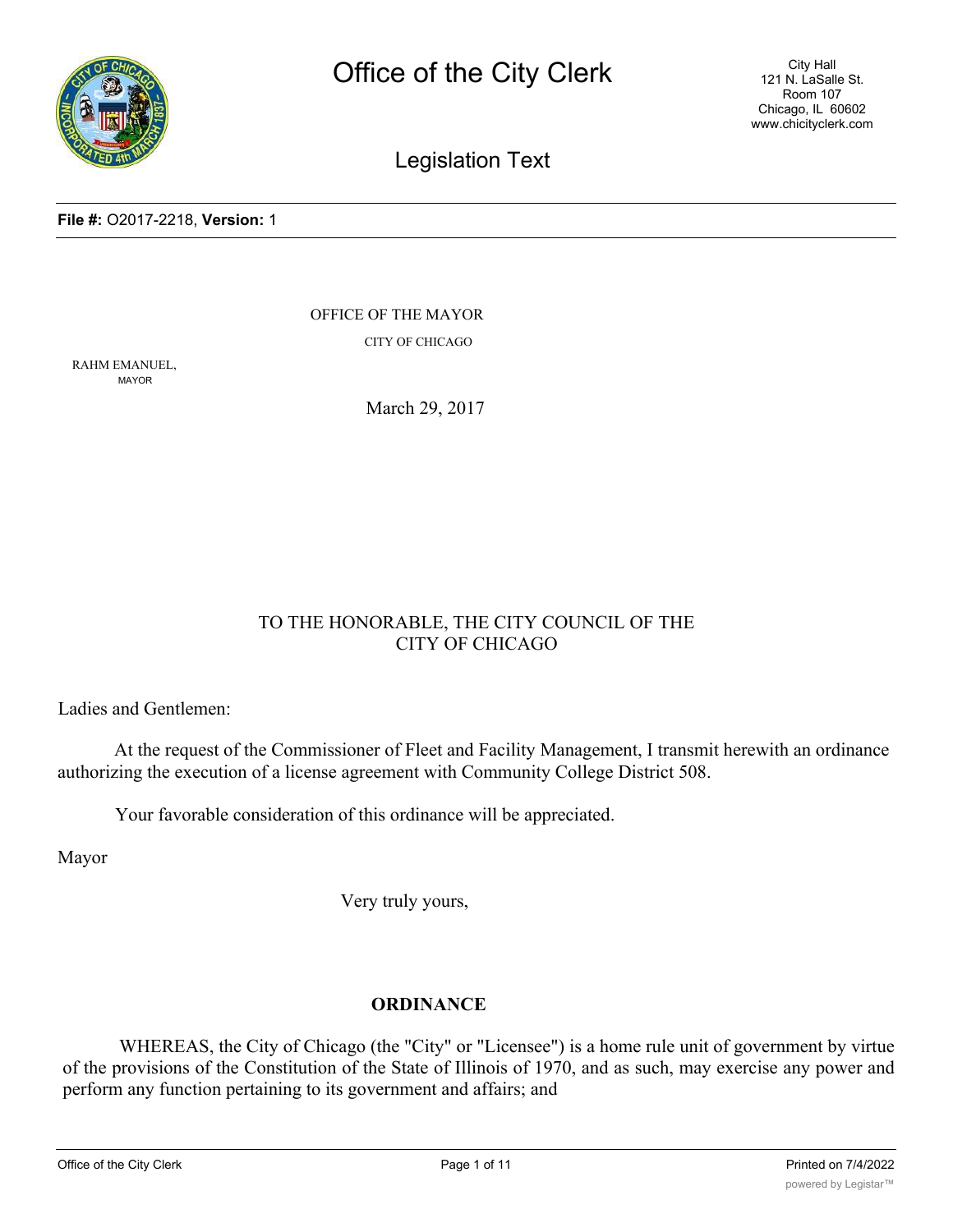WHEREAS, Board of Trustees of Community College District No. 508 ("College") is the owner of the Kennedy-King College Dawson Technical Institute campus (the "Premises") located at 3901 South State Street, Chicago, Illinois; and

WHEREAS, the City has a need for classroom space to conduct training for officers of the Chicago Police Department because the Police Academy is at capacity; and

WHEREAS, pursuant to Section 2-51-050(1) of the Municipal Code of Chicago, the Commissioner of the Department of Fleet and Facility Management has the authority to enter into right of entry agreements on behalf of the City and other City departments for up to 180 days each; and

WHEREAS, the City and College entered into an agreement on January 3, 2017, to permit the City's use of classroom space at the Premises commencing on January 3, 2017 (the "Facilities Use License Agreement"; attached hereto as Exhibit A); and

WHEREAS, the City must terminate the Facilities Use License Agreement effective on July 1, 2017 if the City Council does not approve an extension to the Facilities Use License Agreement, due to the 180-day limitation on the authority granted to the Commissioner of the Department of Fleet and Facility Management for such agreements; and

WHEREAS, the City wishes to continue its use of the Premises through December 22, 2017, and College has agreed to permit the City's continued use through that date; and

*WHEREAS, pursuant to Section 2-51-050(1) of the Municipal Code of Chicago, City Council approval is required for continuation of the term beyond the initial 180-day period; now, therefore,*

### **BE IT ORDAINED BY THE CITY COUNCIL OF THE CITY OF CHICAGO:**

SECTION 1. The foregoing recitals are hereby adopted as the findings of the City Council.

SECTION 2. Notwithstanding any provision to the contrary in Section 2-51-050(1) of the Municipal Code of Chicago regarding the 180-day limit on extensions for right of entry agreements, the City Council authorizes the continuation of the term of the Facilities Use License Agreement through December 22, 2017.

SECTION 3. This ordinance shall take effect immediately upon its passage and approval.

EXHIBIT A Use Agreement

[Attached]

BOARD OF TRUSTEES OF COMMUNITY COLLEGE DISTRICT NO. 508 County of Cook and State of Illinois

#### FACILITIES USE LICENSE AGREEMENT

#### CITY OF CHICAGO DEPARTMENT OF POLICE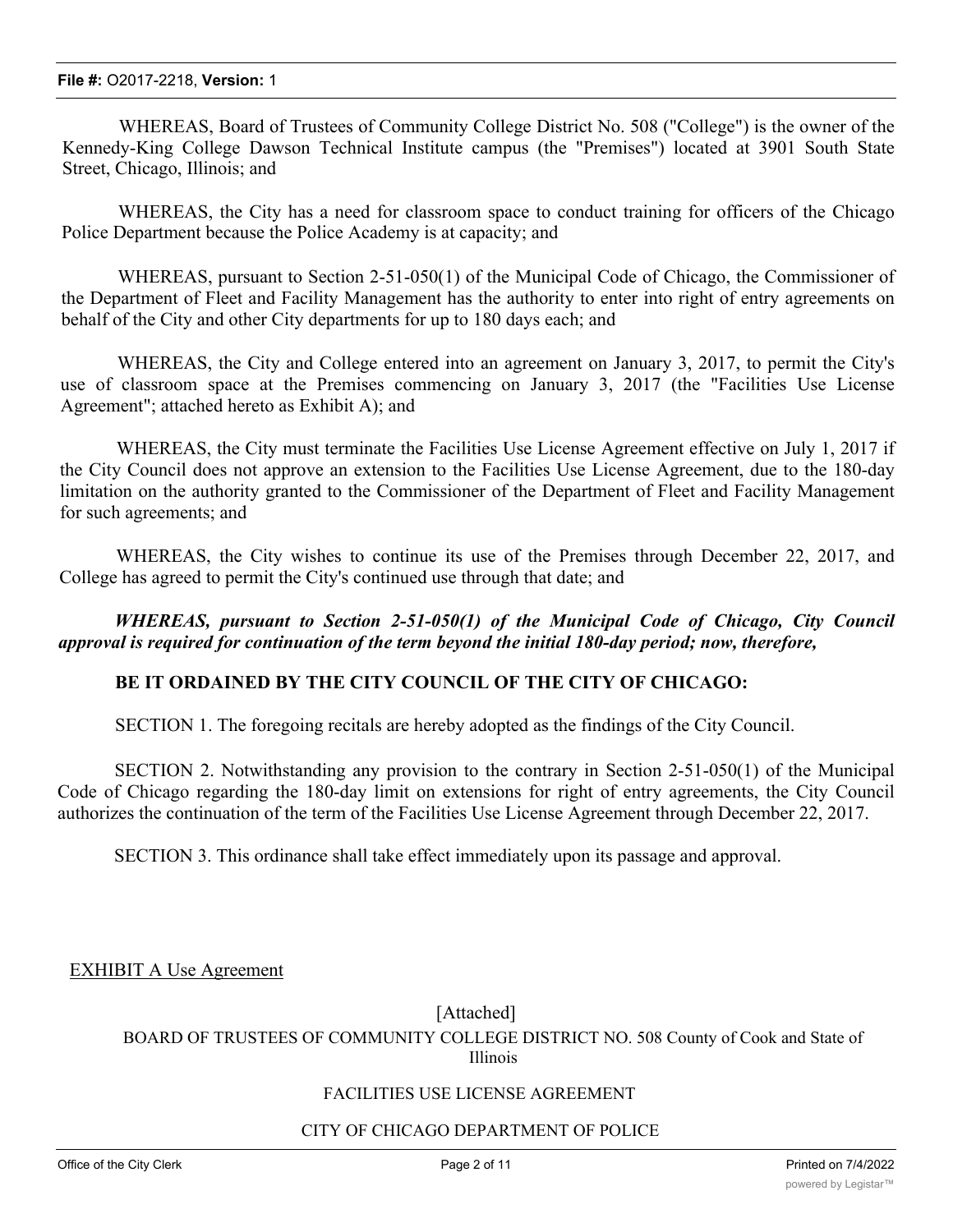This^Facilities Use License Agreement ("License") is made and entered into this of ' j/i ii.f.UZrA 2017 (the "Effective Date") by and between the Board of Trustees of Community-Col I ege District No. 508, County of Cook and State of Illinois on behalf of Kennedy-King College Dawson Technical Institute (hereinafter "Licensor"), a body politic and corporate, and City of Chicago, an Illinois municipal corporation and home rule unit of government whose principal offices arc located at 121 North LaSalle Street, Chicago, IL 60602 ("Licensee ').

#### RECITALS

- A. WHEREAS, Licensor has the authority to license the premises described below; and
- B. WHEREAS, Licensee desires to be granted a license to use the described premises as provided herein.

#### TERMS

In contemplation of the relationship to be established, and for good and valuable consideration, the parties agree as follows:

- I. Premises.
	- 1 Licensor licenses to Licensee, certain space located at Dawson Technical Institute, 3901 S. State St., Chicago, IL 60609 ("College") and further described in Exhibit A ("Premises"), and the purpose of using the space described in Section 3. All recitals and exhibits referenced herein are incorporated into this License.
	- 2 Licensee understands that Premises are part of an educational institution whose primary function is the education of the students. Therefore, all terms and conditions of the License are made with the understanding that the Licensor is not required to, and will not, alter its instructional program or the College in any manner, to accommodate Licensee's presence at the College.
	- 3 Nothing in this License shall be construed as a creating a right to a specific office, space or location in the Premises. Licensor reserves die right to designate an alternate office, space or location for use of Licensee under this License upon reasonable notice to Licensee. Licensor's students,

S:\LEGALA3 <file://S:/LEGALA3>. Agreements\_Contracts\Da\vson\City of Chicago Department of Police.docx:

faculty, staff and visitors will have priority to space according to need, increased student enrollment, and the necessary uses of Licensor.

- 2. Term. This License shall begin on the Effective Date and end on December 22, 2017.
- 3. Use of the Premises. Licensee will use and occupy the Premises for the sole purpose of police training. Use of the Premises for any other purpose is expressly prohibited without the Licensor's prior written consent. Violation of this provision shall be cause for termination of this License.
- 4. Consideration. In consideration for use of the space Licensee shall provide training to police department recruits.
- 5. Condition of Premises and Repairs; Surrender.
	- 1 Licensee has examined and knows the condition of the Premises and has received the same in good order and repair except as herein omerwise specified, and no representations as to the condition or repair of die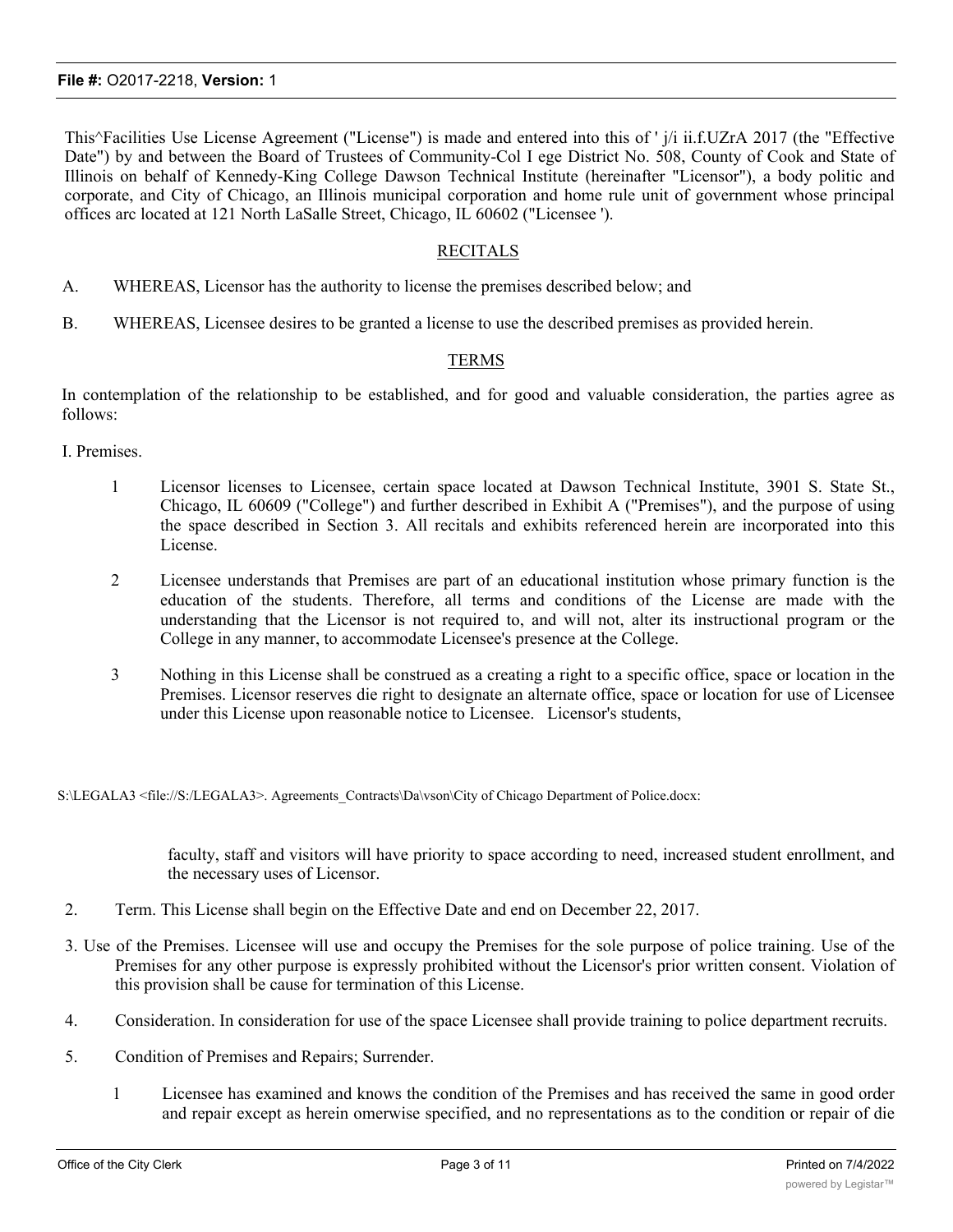Premises have been made by Licensor or its agents prior to or at the execution of the License, that are not herein expressed or endorsed hereon. Licensee shall keep the Premises in a clean, sightly, orderly and healthy condition and in good repair, and shall perform all acts required to maintain the Premises in accordance with applicable statutes, ordinances and other governmental requirements.

- 2 Upon the expiration of the term of this License, or any renewal or extension thereof, Licensee will yield up peaceably the Premises to Licensor in as good order and condition as when the same were entered upon by Licensee, loss by Ere or inevitable accident, damage by die elements, and reasonable use and wear excepted.
- 6. Alterations, Additions and Improvements. Licensee shall not make, or suffer or permit to be made, any alterations, additions or improvements in or about the Premises without first obtaining the written consent of Licensor therefor; provided, however, that such consent, if given, will be subject to the express condition that any and all alterations, additions and improvements shall be done at Licensee's own expense, and that no liens of mechanics, material men, laborers, architects, artisans, contractors, subcontractors, or any other lien of any kind shall be created against or imposed upon the Premises, or any part diereof.
- 7. Service to the Premises. For each service that is to be provided "Licensor" or "Licensee" shall be responsible for the payment of each service as indicated below:

S:\LEGAL\3 <file://S:/LEGAL/3>. AgTeenients\_Contracts\Dawson\City of Chicago Department of Police.docx Licensor

*W,* **1\*5**

## **n n**

- Water D Sewer
- · Refuse Removal
- · Gas
- Electricity
- Heating and Cooling Systems
- Janitorial Service and Supplies Inside the Premises Jj Janitorial Sendee and Supplies Outside the Premises Jvi Staff Identification for Licensee employees
- Maintenance and Upkeep
- Lighting Fixtures
- |yi Telephone Installation Service, Billing and Long Distance Charges

Licensee shall furnish and pay for any other services or supplies it desires that are not itemized above, with Licensor's prior, written approval.

8. Licensor's Right of Entry. Licensor shall have the right, upon reasonable notice, to enter upon the Premises to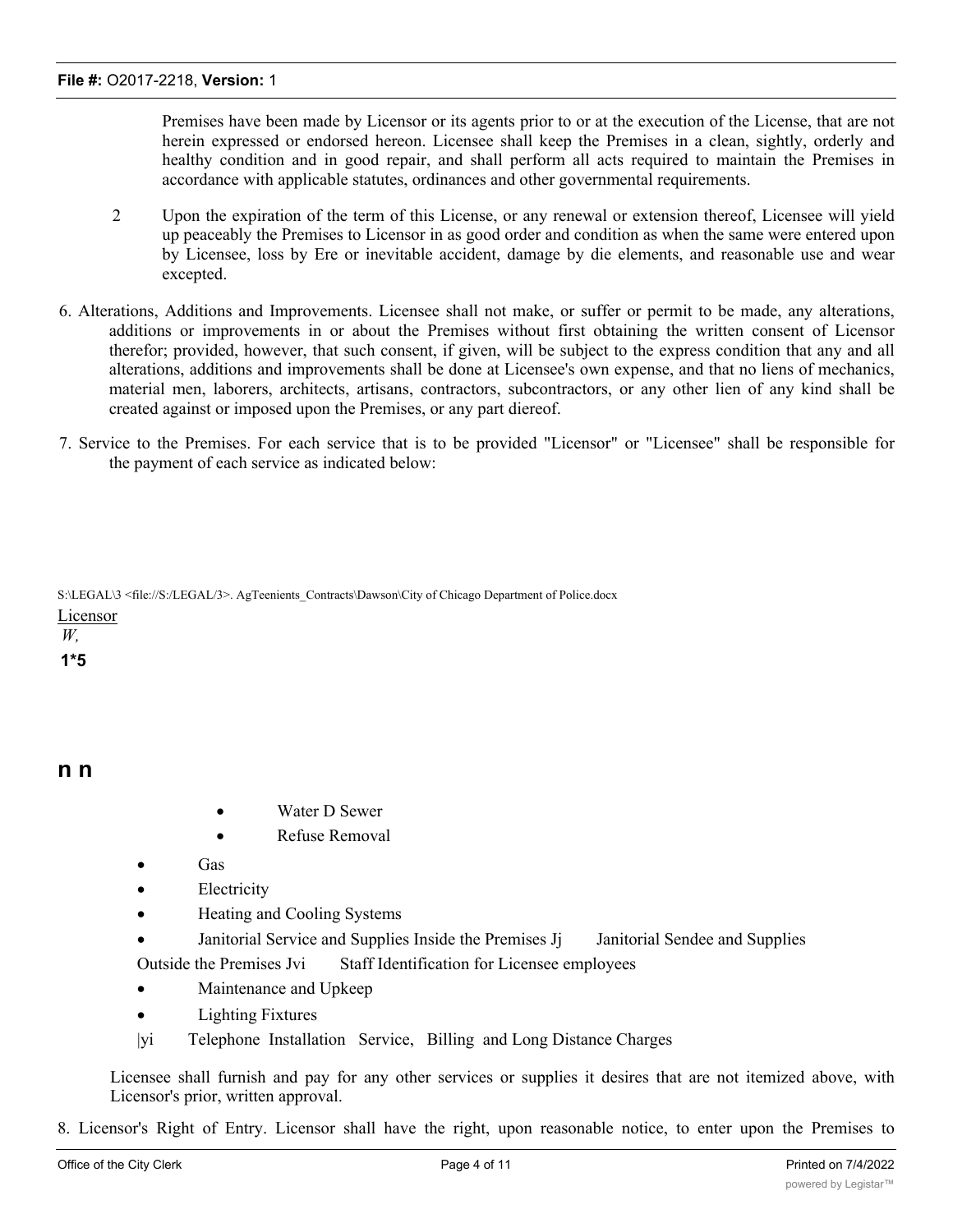#### **File #:** O2017-2218, **Version:** 1

inspect the same and to make any and all improvements, alterations and additions of any kind upon the Premises.

9. Insurance.

Licensee represents (hat is self-insured for comprehensive general liability, auto liability, and worker's compensation as it relates to the Licensee's use of the Premises. Licensee shall provide a letter of self insurance to Licensor before commencement of the term of this License.

10. Indemnification. Licensee, subject to appropriation and necessary legislative approval, shall mdemnify, keep and save harmless the Board of Trustees of Community College District No. 508, County of Cook and State of Illinois/City Colleges of Chicago and its directors, officers, employees, agents, contractors, students and volunteers (individually referred to herein as an ("mdemrufied Party") and collectively referred to herein as the ("hidernnified Parties")) against all injuries, deaths, loss, damages, claims, suits, liabilities, judgments and costs as consequence of the granting of this License or which may in anyway result therefrom, and Licensee shall at his own expense, appear, defend and pay all charges of attorneys and all costs and other expenses arising therefrom or incurred in connection therewith, and, if any judgment shall be rendered against an Indemnified Party in any such action, Licensee shall, at his own expense, satisfy and discharge the same. Licensee expressly understands and agrees diat any performance bond or insurance protection required by this License or otherwise

#### S:\LEGALA3 <file://S:/LEGALA3>. Agreements\_Con<racts\Dawson\City of Chicago Department of Police.docx

provided by Licensee, shall in no way limit the responsibility to indemnify, keep and save harmless and defend the Indemnified Parties as herein provided.

This Section does not imply a waiver of the Illinois Local Government and Governmental Employees Tort Immunity Act, 745 ILCS 10/1-101 et. seq. Notwithstanding anything herein to the contrary, the duty of the Licensee hereunder to pay any indemnified claim shall be reduced by the amount the Licensee recovers from any third party regarding such claim.

- 11. Assignment and Subletting. This License shall not be assigned, subleased, licensed, or mortgaged in whole or in part.
- 12. Holding Over. Licensee's holding or continued use or occupancy shall be construed as a License from month to month at the same monthly license fee and subject to the same conditions set forth in this License.
- 13. Condemnation. In the event the Premises, or any part diereof, are taken, damaged consequentially or otherwise, or condemned by public authority, this License shall terminate as to the part so taken, and Licensee shall have the option within 30 days after assessing the amount of damage and amount of usable space, to either continue with the License, with the license fee payments abated in accordance with the reduced square footage and inconvenience of the loss of other Premises and the presence of repair efforts, or choose to terminate the License without further obligation. Any damages and payments resulting from any public authority taking, damaging or condemnation of the Premises shall accrue to and belong to Licensor, and Licensee shall have no right to any part thereof.
- 14. Destruction. If at any time during the term of this License, or any extension or renewal thereof, the Premises shall be totally or partially destroyed by fire, earthquake, or other calamity, then this License shall terminate as to the part so destroyed, and Licensee shall have the option within 30 days after assessing the amount of damage and amount of usable space, to eidier continue with the License, with the payments abated in accordance widi the reduced square footage and inconvenience of the loss of other Premises and the presence of repair efforts, or choose to terminate the License without further obligation. However, if Licensee chooses to remain in the Premises but Licensor elects not to rebuild or repair said Premises, Licensor shall so notify Licensee by written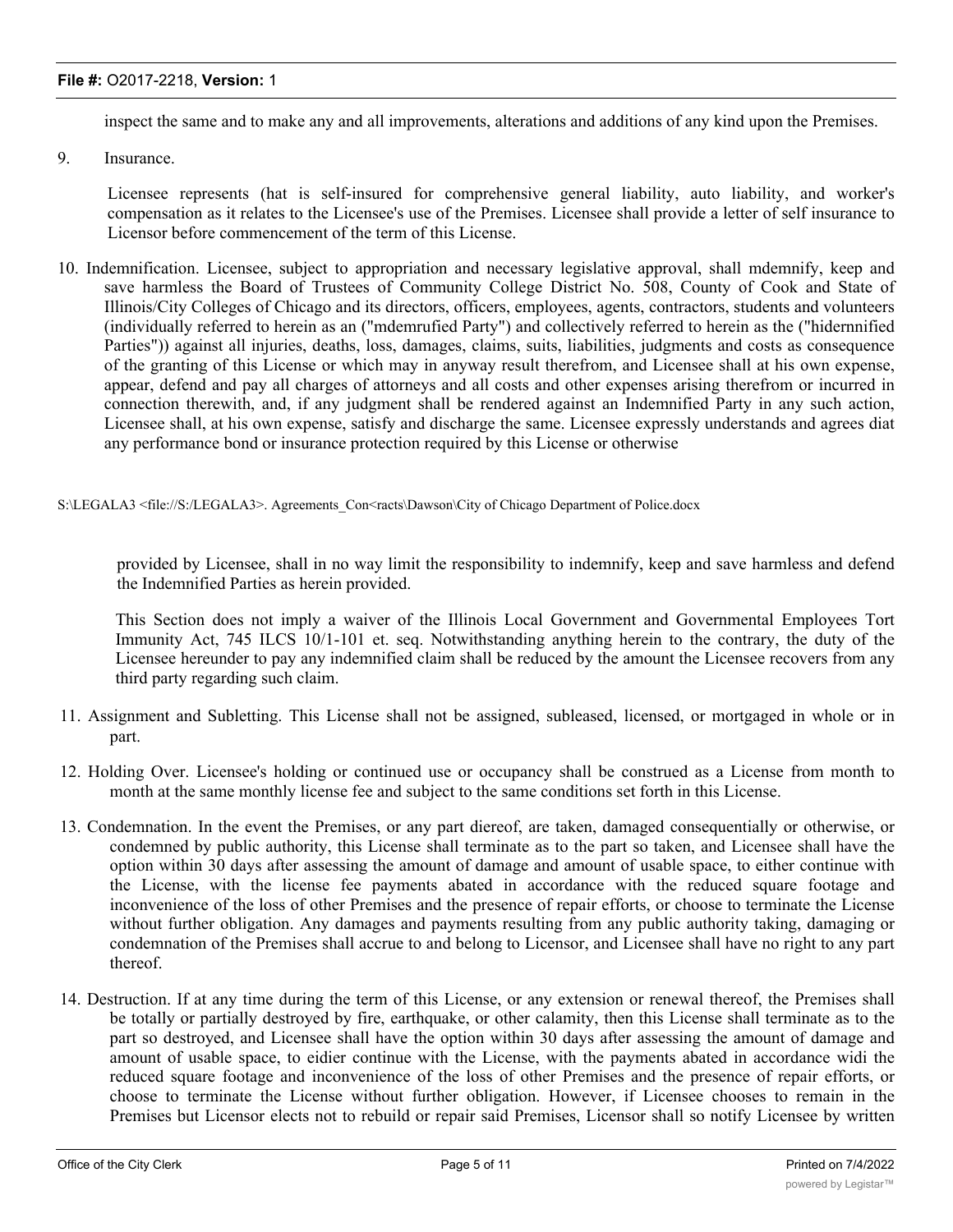#### **File #:** O2017-2218, **Version:** 1

notice within the period of 30 days after the damaging event, and thereupon this License shall terminate without further obligation by Licensee.

- 15. Termination.
	- 1 Termination for Convenience Either party upon thirty- (30) days prior written notice to the nonterminating party may terminate this Agreement.
	- 2 Termination for Default Subject to Section 15.1 above, if Licensee fails to pay license fee as required by the terms of this License, Licensor,

S:\LEGAL\3 <file://S:/LEGAL/3>. Agieements Comracts\Dawson\City of Chicago Department of Police.docx

after providing thirty- (30) days written notice and an opportunity for Licensee to remedy the situation, shall have the right to terminate this License in accordance with the terms of this License and applicable law.

- 16. Waiver. The failure of either party to exercise any of its rights under this License for a breach thereof shall not be deemed to be a waiver of such rights, nor shall the same be deemed to be a waiver of any subsequent breach, eidier of die same provision or otherwise.
- 17. Binding on Heirs, Successors, and Assigns. This License shall be binding upon and inure to the benefit of the successors, personal representatives, and permitted assigns of Licensor and Licensee.
- 18. Entire License. This License (and its exhibits and attachments, if any) constitutes the entire understanding between the parties with respect to the subject matter hereof and supersedes any and all prior understandings and agreements, oral and written, relating hereto. Any amendment hereof must be in a writing signed by both parties.
- 19. Inspector General. It shall be the duty of each party to the agreement to cooperate with the Inspector General for City Colleges of Chicago in any investigation conducted pursuant to the Inspector General's authority under Article 2, Section 2.7.4(b) of the Board Bylaws. At all times, the Inspector General shall be granted access to any building or facility that is owned, operated, or leased by the City Colleges of Chicago.
- 20. Notice. Notices regarding this License shall be sent first class, postage pre-paid, registered or certified mail, return receipt requested, to the following persons or to any successor designated by either party in writing:

For Licensor:

City Colleges of Chicago Office of the General Counsel Attn: Eugene L. Munin 226 West Jackson Blvd.,14th Floor Chicago, IL 60606

For Licensee:

City of Chicago Department of Police 3510 S. Michigan Ave. Chicago, IL 60653 Attn: Bonnie Amado Telephone: 312-745-5788.

with a copy to:

S:\LEGAL\3 <file://S:/LEGAL/3>. Agrcemcnts\_Contracls\Dawson\City of Chicago Department of Police.docx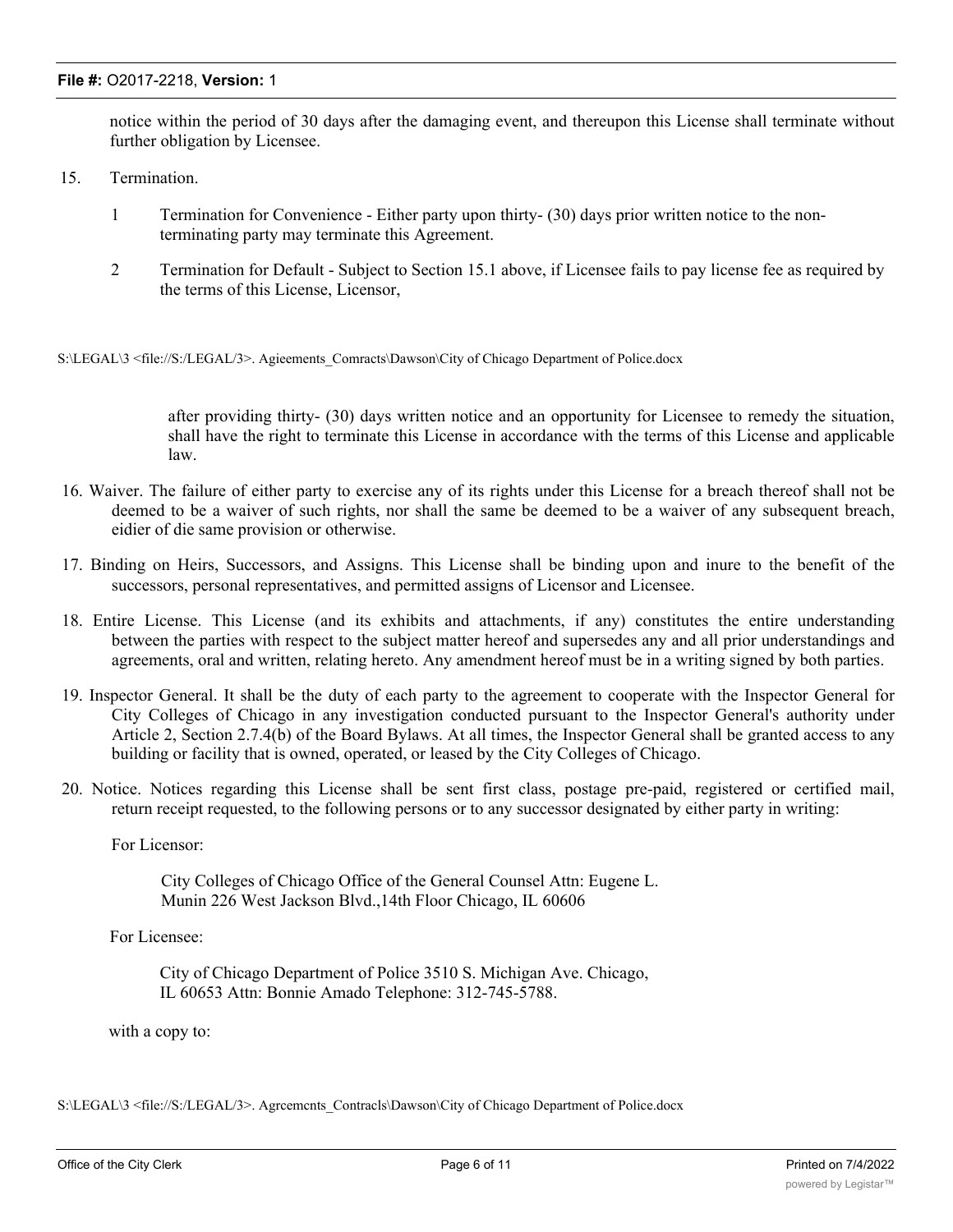Department of Fleet & Facility Management City of Chicago 30 N. LaSalle Street, Suite 300 Chicago, IL 60602 Attn: Stephen Stults Telephone: 312-742-5282

or to such other addressee as may be hereafter designated by written notice. All such notices shall be effective only when received by the addressee.

#### 21. Covenants Regarding Use.

- 21.1 Licensor covenants and agrees:
	- 1 To maintain the Premises in condition fit for their intended use and to make all necessary repairs of which Licensor is aware, including adequate heat and water, and a sound physical structure;
	- 2 To maintain the grounds and remove the rubbish;
	- 3 To provide the use of certain furniture and personal property placed by Licensor in the Premises during the course of this License for the benefit of Licensee and its employees.
- 21.2 Licensee covenants and agrees:
	- 1 Licensee shall not consume, possess, exhibit, sell or offer for sale, nor permit its agents, employees, guests or invitees to consume, possess, exhibit sell or offer for sale, any alcoholic or intoxicating beverages on or around the Premises.
	- 2 Licensee shall fully comply with all applicable laws, ordinances and governmental regulations and shall not make any use of the Premises which, directly or indirectly, is forbidden by public law, ordinance or governmental regulation or which may be dangerous

' to life, limb or property, or which may invalidate or increase the premium cost of any policy of insurance carried on the Premises building or building complex.

- 3 Licensee understands that under the Illinois Firearm Concealed Carry Act, individuals, even licensed firearm owners with a concealed carry permit, are prohibited from carrying or storing a firearm or weapon on City Colleges of Chicago properly. Notwithstanding the foregoing, sworn officers of the Chicago Police Department arc permitted to carry a firearm.
- 4 Licensee shall not display, inscribe, paint, print, maintain or affix on any place in or about the exterior of the Premises, building or

S:\I.EGALA3 <file://S:/I.EGALA3>. Agrecments\_Contracfs\Dawson\City of Chicago Department of Police.docx

building complex any sign, notice legend, direction, figure or advertisement unless Licensee has in each instance, first obtained the written consent of Licensor, or such person or persons as Licensor may from time to time, designate in writing.

5 Licensee shall, at its own cost and expense, procure each and every permit, license, certificate or other authorization and any renewals, extensions or continuances of die same required in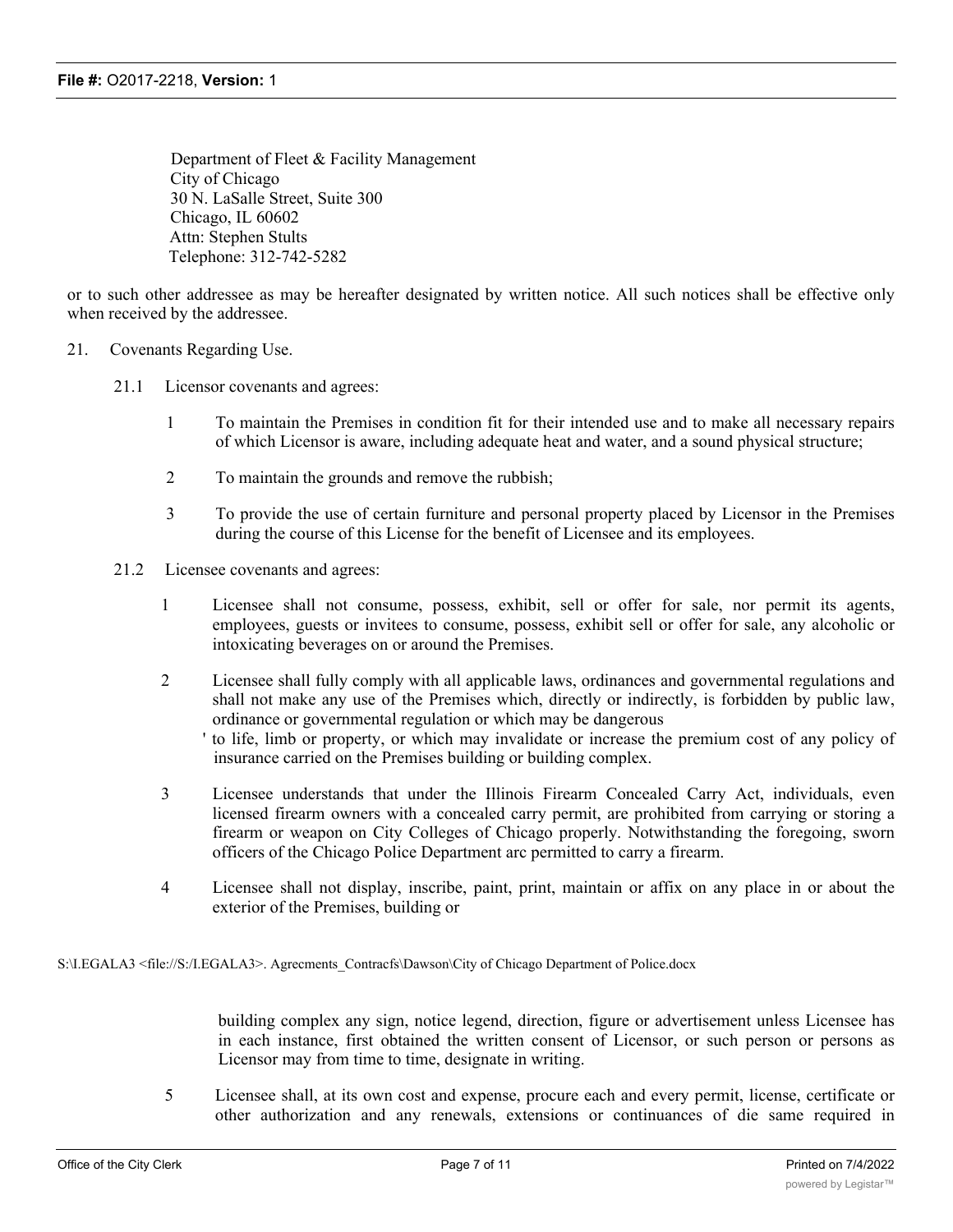connection with the lawful and proper use of the Premises.

- 6 Licensee shall enforce any "No Smoking" rules and regulations applicable to the Premises.
- 7 All property situated in the building or the Premises and belonging to Licensee, its agents, employees or invitees or any occupant of die Premises shall be situated there at the risk of Licensee, and Licensor shall not be liable for any damage, theft, misappropriation or loss of such property.
- 8 Children may not be left unattended and must be supervised at all times while on Board property.
- 22. Independent Contractor. At is mutually agreed and understood that neither party nor their employees, officers, agents or contractors are employees of the other and are not entitled to tax withholding, Workers' Compensation, unemployment compensation, or any employee benefits, statutory or otherwise.
- 23. Access.
	- 1 Licensee shall have, at all times during the terra of this License, a nonexclusive right of ingress and egress to and from the Premises through, over and upon such areas of College complex as may be designated, from time to time, in writing, by College ("Access Area"). The Access Area shall include any office space designated by College. Licensee shall not enter, or permit any of its contractors, agents, employees, guests or invitees to enter areas of the College other tiian die Premises and the Access Area, without, in each instance, first obtaining the prior written consent of the College President or the President's designee. Licensee shall lake all measures necessary to prevent any of its contractors, agents, employees, guests or invitees from entering areas of College building or complex other than Premises and the Access Area.
	- 2 Licensee has the right of reasonable ingress and egress to the Premises and to parking facilities. Nothing in this agreement shall be construed as a guarantee of available parking. Licensor's students, faculty, staff and visitors will have priority to available spaces according to need, increased student enrollment, and the necessary uses of Licensor.

S:\LliGAL\3 <file://S:/LliGAL/3>. Agrcements\_Contracts\Da\vson\City of Chicago Department of Police.docx

- 24 Taxes. Licensee shall be responsible for any and all property taxes or leasehold taxes assessed on this property as a result of this License.
- 25 Compliance -with Law. Licensor is a body politic and corporate, created under the Illinois Public Community College Act (110 ILCS 805/1-1, et seq.). During the Term, Licensee, at its sole expense, shall observe and comply with all federal, state and local laws, rules, ordinances and regulations related to this Agreement, including, but not limited, to die Illinois Public Community College Act and the Rules for the Management & Government of the City Colleges of Chicago with any amendments diereafter as well as the Licensor's respective collective bargaining agreements. Licensee shall also be responsible for compliance with the City Colleges of Chicago Debarment Policy.
- 26 Governing Law: Forum. This License shall be governed by and construed under the laws of the State of Illinois, which shall be the forum for any lawsuits arising under this License or incidental hereto.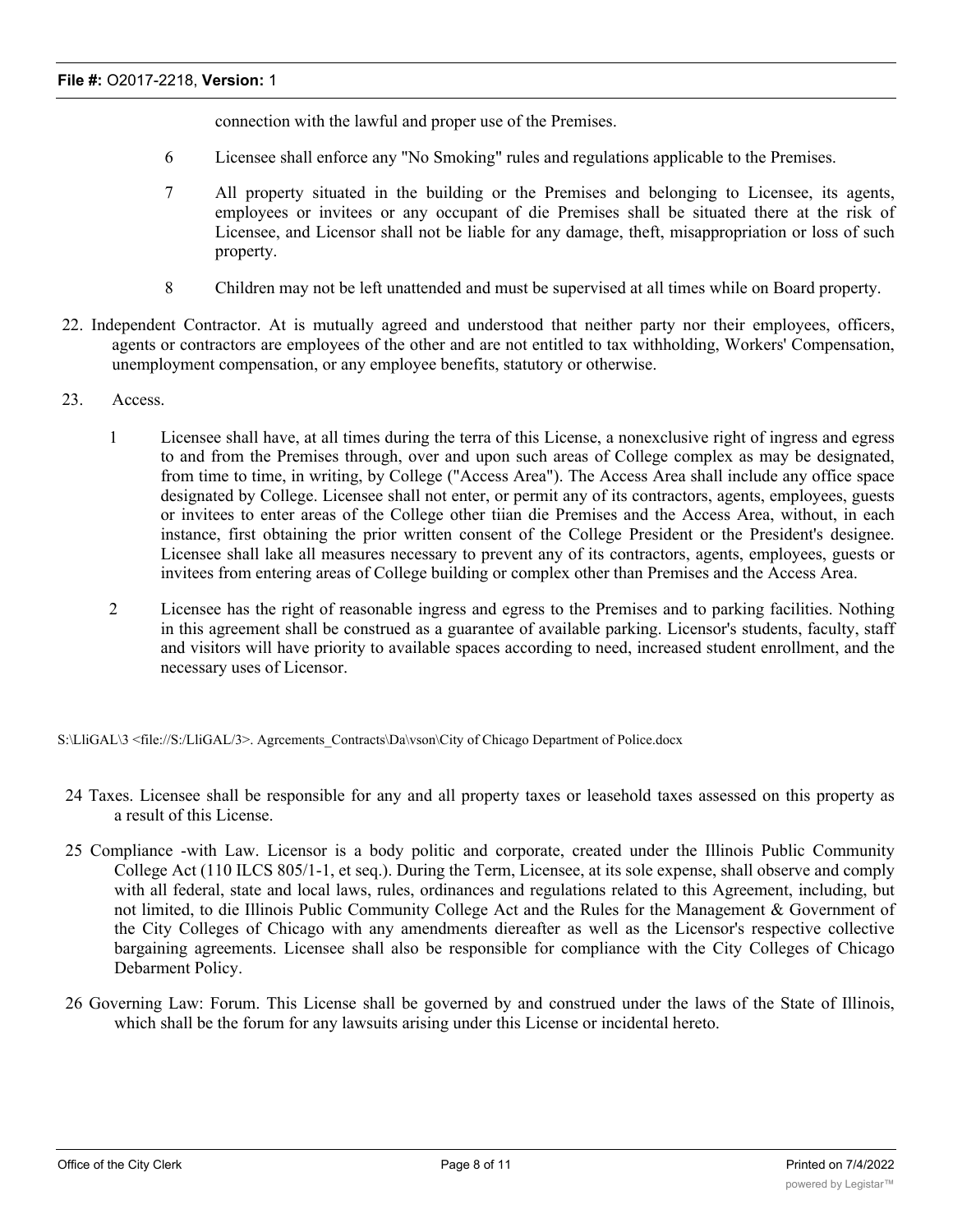SAIJEGALV5. Agreemcnts\_Contracls\Dawson\Cily of Chicago Department of Policc.docx

IN WITNESS WHEREOF, the authorized representative of the parlies have executed this License as of the date written above.

#### LICENSOR

*Board of Trustees of Community College District 508, County of Cook and State of Win/ s ~*

#### By:

Arshclc s/cve^ President, Kennedy-King College City of Chicago, an Illinois municipal corporation and home rule unit of government

#### By:

DavidjKcynolds / Commissioner, Dcparuncnt of Fleet & Facility Management

# APPROVED AS TO LEGAL FORM:

Eugene L.^lunin General Counsel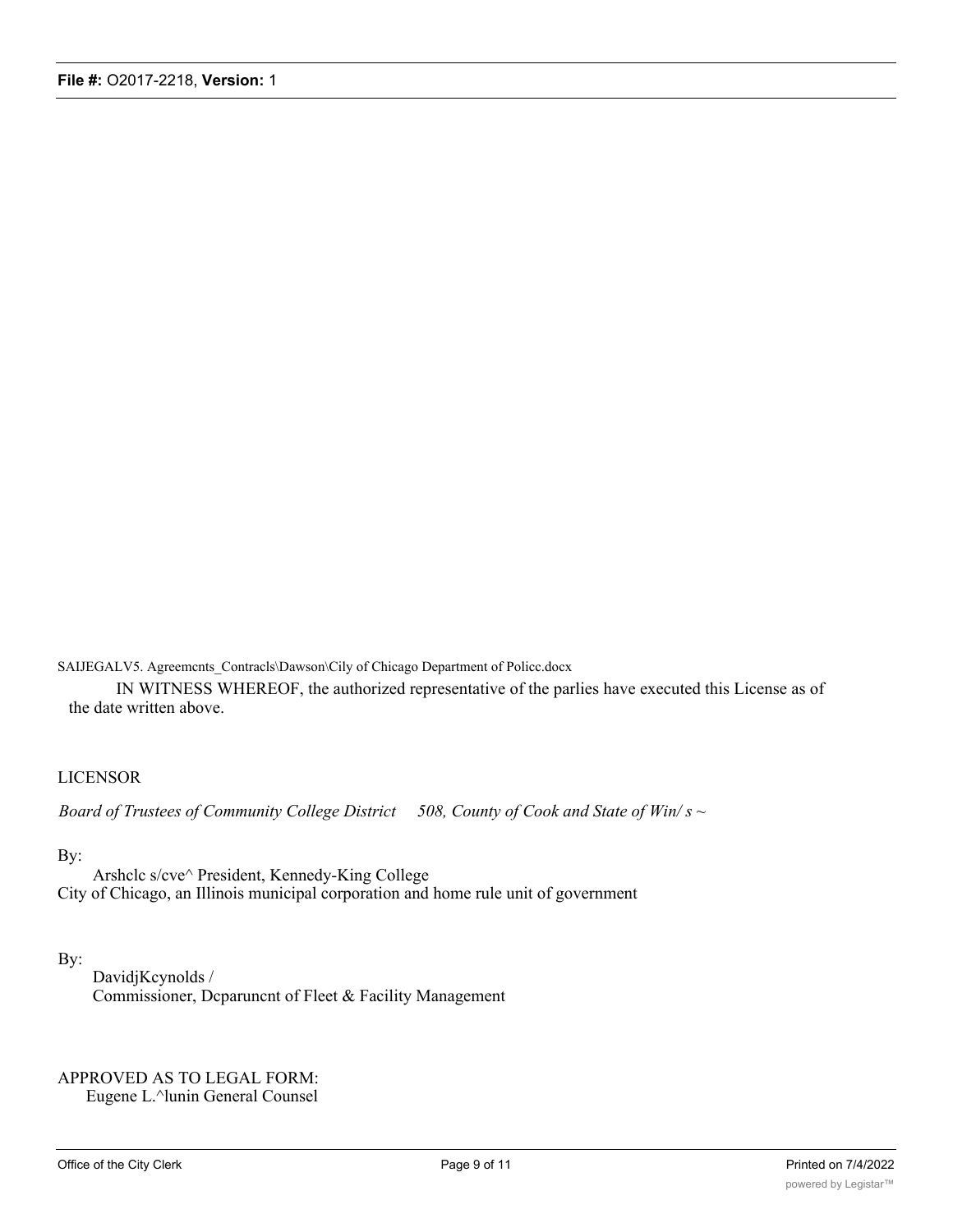# *(ddt>*

#### APPROVED AS TO FORM AND LEGALITY:

By: YK^La

Lisa Misher Chief Assistant Corporation Counsel, Department of Law

S:\LEGAIA3 <file://S:/LEGAIA3>. Agi-ceitK:;ts\_CoiUracts\Dawson\Ci;y oi"Chicago Ocpai lineal of 1'oliec.docx ExHiarrA Facilities Use Information Sheet

*Permittee Information: (Fttnc (kx and completely anjw tht foHowlnt]*

3510 S. Michigan Avenue Chicago, IL 60553 Bonnie Amedo (312)745-5768 Bonnie Amado NA Dawson Technical Institute - Rooms 237 & 301 Police Training January 3,2017 - December 22.2017 From: 8:00AM To: 4:00PM

Organization Name Address City. State.Tip Contact Person Telephone number Authorised Signature Name/Title Fax

Number FactHUM Requested Nama/Tttle of Event Datcfc) requested Mondays- Fridays

*Dayfs) of uiefewmpte Mon, rues, efcj Time of day facility wfll be used •* 150 Police Training

*Expected number of attendees Purpose of use (short description)*

Brief description of materials to be distributed by Permittee

Fee to be paid by Permittee Will tee be charged to attendees?  $f\!l/je^* \&^*$ szjj foe tmowiand K-atco tor /#<r;

Explanation for fees charged *Elected Officials and/or Media Presence at Event (tire\*. e'e»w £"w tunes ».kj mm)* Person at Cotloge/Oistilct Office, coordinating event f n

Clict< here to enter test.

City of Chicago - Department of Police